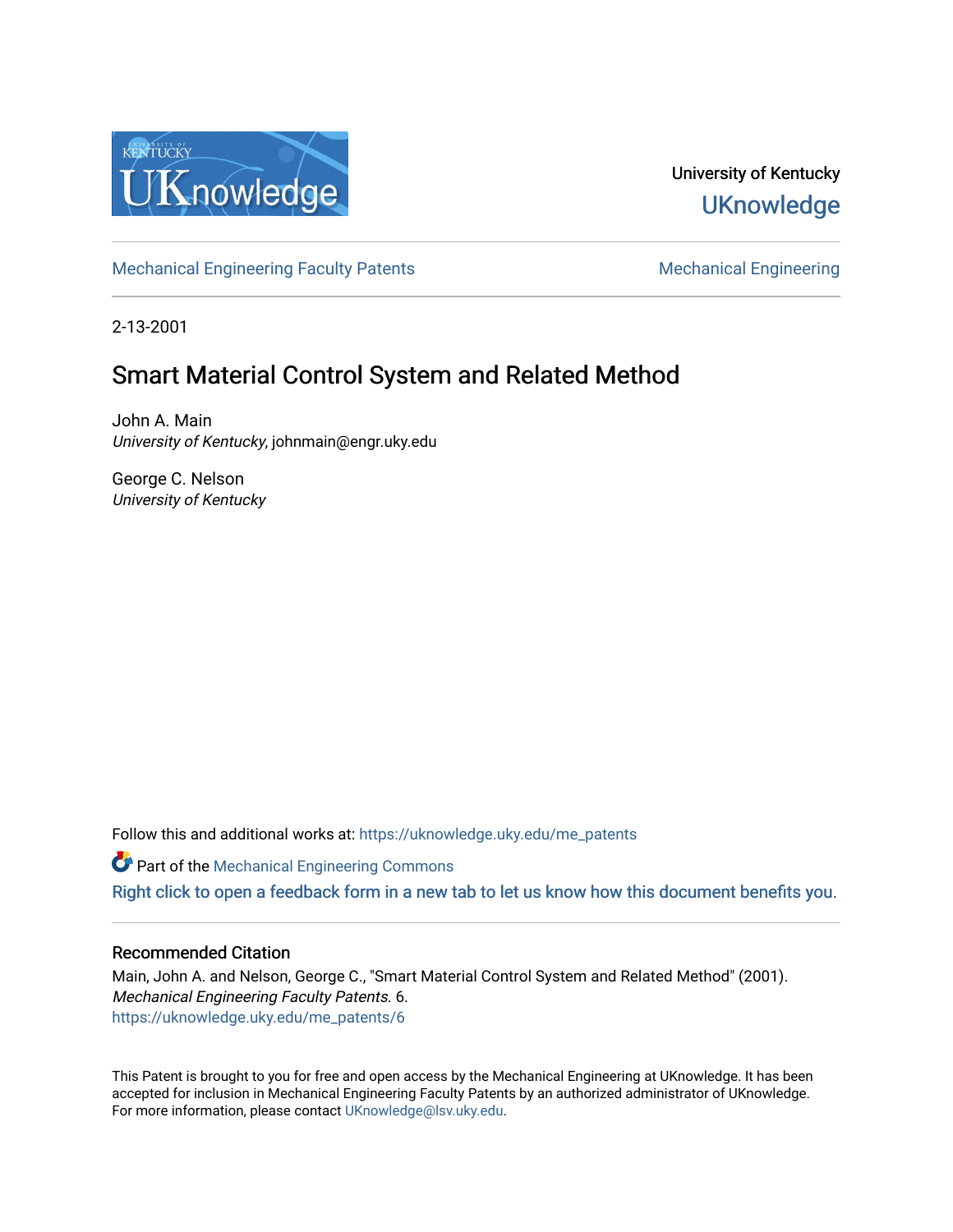

(10) Patent N0.: (45) Date of Patent:

### (12) United States Patent

Main et al.

#### (54) SMART MATERIAL CONTROL SYSTEM AND RELATED METHOD

- (75) Inventors: John A. Main; George C. Nelson, both of Lexington, KY (US)
- (73) Assignee: University of Kentucky Research Foundation, Lexington, KY (US)
- (\*) Notice: Under 35 U.S.C. 154(b), the term of this patent shall be extended for 0 days.
- (21) Appl. No.: 09/152,236
- (22) Filed: Sep. 11, 1998

#### Related US. Application Data

- (60) Provisional application No. 60/058,633, filed on Sep. 12, 1997.
- (51) Int. Cl.7 ................................................... .. H01L 41/08
- (52) US. Cl. .......... .. 310/314; 310/317
- (58) Field of Search .................................... .. 310/314, 317

#### (56) References Cited

#### U.S. PATENT DOCUMENTS

| 3,774,043<br>11/1973<br>*<br>3,886,527<br>5/1975<br>3,893,047<br>7/1975<br>3,899,709<br>Brown et al.  313/369<br>8/1975<br>3,903,364<br>9/1975<br>3,903,486<br>9/1975<br>4,093,883 *<br>Yamamoto  310/317<br>6/1978<br>Moiroud et al.  358/113<br>4,225,882<br>9/1980<br>∗<br>4,435,441<br>Mariani et al.  427/10<br>3/1984<br>Dolat et al.  310/313 R<br>4,672,254<br>6/1987<br>5,159,498<br>Hubbard, Jr.  359/847<br>10/1992<br>*<br>Morikawa et al.  310/332<br>5,382,864<br>1/1995<br>5.515.725<br>Tabota et al.  73/574.34<br>5/1996<br>5,869,189<br>2/1999<br>*<br>Hagood, IV et al.  428/461 | 3,662,355 |  | 5/1972 Kazan. |
|-----------------------------------------------------------------------------------------------------------------------------------------------------------------------------------------------------------------------------------------------------------------------------------------------------------------------------------------------------------------------------------------------------------------------------------------------------------------------------------------------------------------------------------------------------------------------------------------------------|-----------|--|---------------|
|                                                                                                                                                                                                                                                                                                                                                                                                                                                                                                                                                                                                     |           |  |               |
|                                                                                                                                                                                                                                                                                                                                                                                                                                                                                                                                                                                                     |           |  |               |
|                                                                                                                                                                                                                                                                                                                                                                                                                                                                                                                                                                                                     |           |  |               |
|                                                                                                                                                                                                                                                                                                                                                                                                                                                                                                                                                                                                     |           |  |               |
|                                                                                                                                                                                                                                                                                                                                                                                                                                                                                                                                                                                                     |           |  |               |
|                                                                                                                                                                                                                                                                                                                                                                                                                                                                                                                                                                                                     |           |  |               |
|                                                                                                                                                                                                                                                                                                                                                                                                                                                                                                                                                                                                     |           |  |               |
|                                                                                                                                                                                                                                                                                                                                                                                                                                                                                                                                                                                                     |           |  |               |
|                                                                                                                                                                                                                                                                                                                                                                                                                                                                                                                                                                                                     |           |  |               |
|                                                                                                                                                                                                                                                                                                                                                                                                                                                                                                                                                                                                     |           |  |               |
|                                                                                                                                                                                                                                                                                                                                                                                                                                                                                                                                                                                                     |           |  |               |
|                                                                                                                                                                                                                                                                                                                                                                                                                                                                                                                                                                                                     |           |  |               |
|                                                                                                                                                                                                                                                                                                                                                                                                                                                                                                                                                                                                     |           |  |               |
|                                                                                                                                                                                                                                                                                                                                                                                                                                                                                                                                                                                                     |           |  |               |

#### OTHER PUBLICATIONS

US 6,188,160 B1

Feb. 13, 2001

John A. Main, "Smart Material Control Without Wire Leads Or Electrodes: NeW Methods And Devices," Proceedings of DETC '97 ASME Design Eng. Technical Conferences, American Society of Mech. Eng., (Sep. 14, 1997).

Mark A. Ealey et al., "Deformable Mirrors: Design Funda mentals, Key Performance Specifications, and Parametric Trades," SPIE vol. 1543 Active and Adaptive Optical Com ponents, SPIE, p. 36—51, Dec. 1991.

Bor—Tsuen Wang et al., "Laminate Plate Theory for Spa tially Distributed Induced Strain Actuators," Journal of Composite Materials, Technomic Publishing Co., Inc., p. 433—453, (Apr, 1991).

A. V. Ikramov et al., "Bimorph adaptive mirror," Sov. J. Quantum Electron, American Institute of Physics, p. 163—166, (Feb., 1992).

#### (List continued on next page.)

Primary Examiner-Thomas M. Dougherty (74) Attorney, Agent, or Firm—King & Schickli, PLLC

#### (57) ABSTRACT

A smart material control system and related method is disclosed for adaptively controlling the movement of an adaptive structure. The adaptive structure includes a smart material layer bonded to a conductive substrate in a bimorph configuration. A charge projector, such as an electron gun, is utilized to project charges onto the smart material layer of the adaptive structure. A voltage/charge source adaptively controls the potential of the conductive substrate. Depending on the placement of the projected charges and the adaptively controlled potential of the conductive substrate the displacement/curvature is precisely controlled. In an alter nate embodiment, tWo smart material layers are bonded together to form an adaptive structure controlled indepen dently in the x- and y- directions. Also, an array of charge projectors and/or conductive substrate sections may be used to provide varying and broad control of adaptive structures.

#### 7 Claims, 2 Drawing Sheets

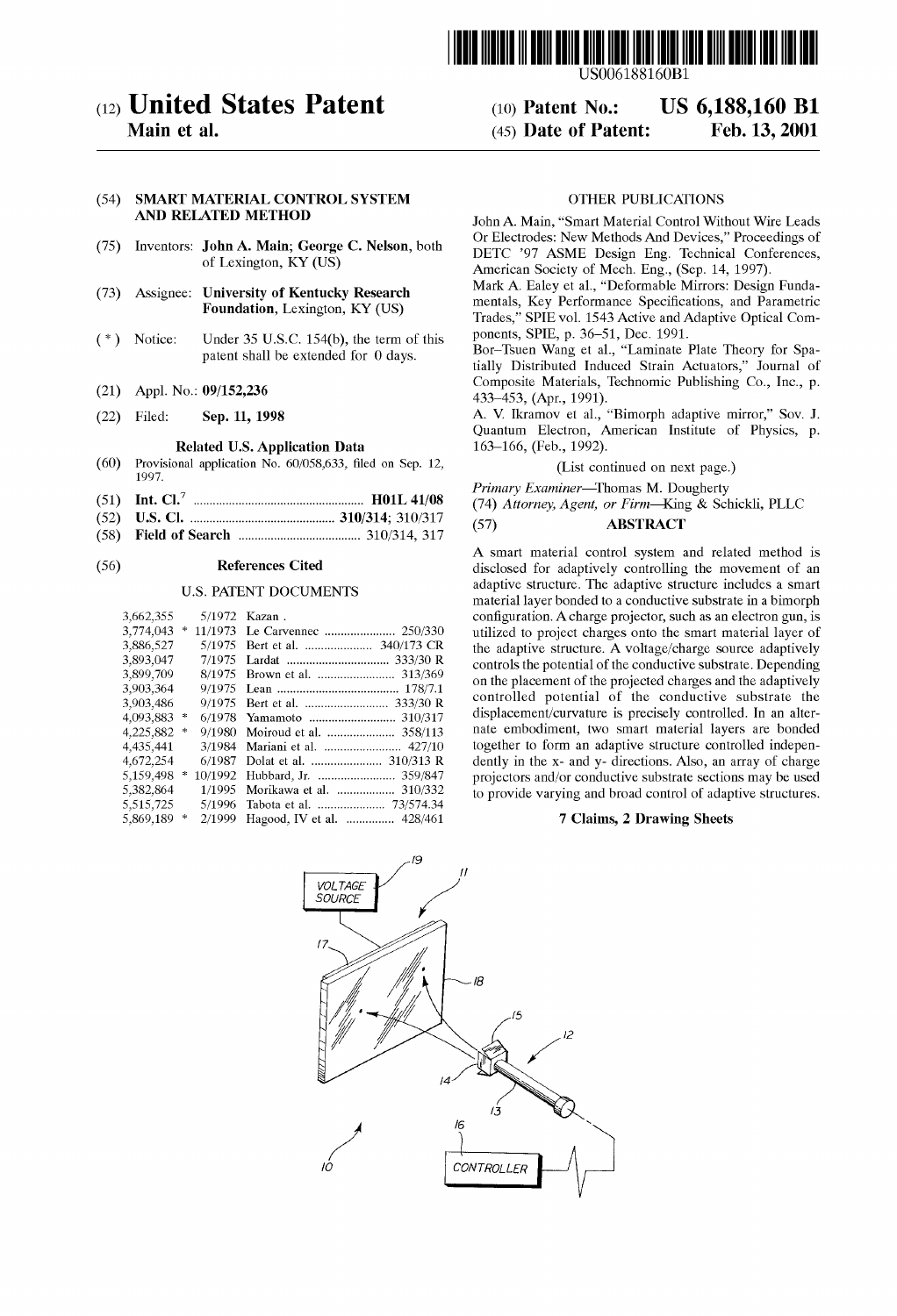#### OTHER PUBLICATIONS

E.F. CraWley et al., "Induced Strain Actuation of Isotropic and Anisotropic Plates," AIAA Journal, vol. 29 (No. 6), p. 944—951, Jan. 1990.

C.K. Lee, "Theory of laminated piezoelectric plates for the design of distributed sensors/actuators. Part I: Governing equations and reciprocal relationships," J. Accoustical Soci ety of America, p. 1145—1159, (Mar, 1990). vol. 87 No. 3.

F. Forbes et al., "Segmented bimorph deformable mirror," J. Phys. E: Sci. Instrurn, IOP Publishing LTD, Dec. 1989. Thomas Bailey et al., "Distributed Piezoelectric-Polymer Active Vibration Control of a Cantilever Beam," J. Guidance, vol. 8 (No. 5), p. 605—611, (Sep., 1985). Takuso Sato et al., "Adaptive PVDF pieZoelectric deform able mirror system," Optical Society of America, Applied Optics, vol. 19 (No. 9), p. 1430—1434, (May 1, 1980). \* cited by eXarniner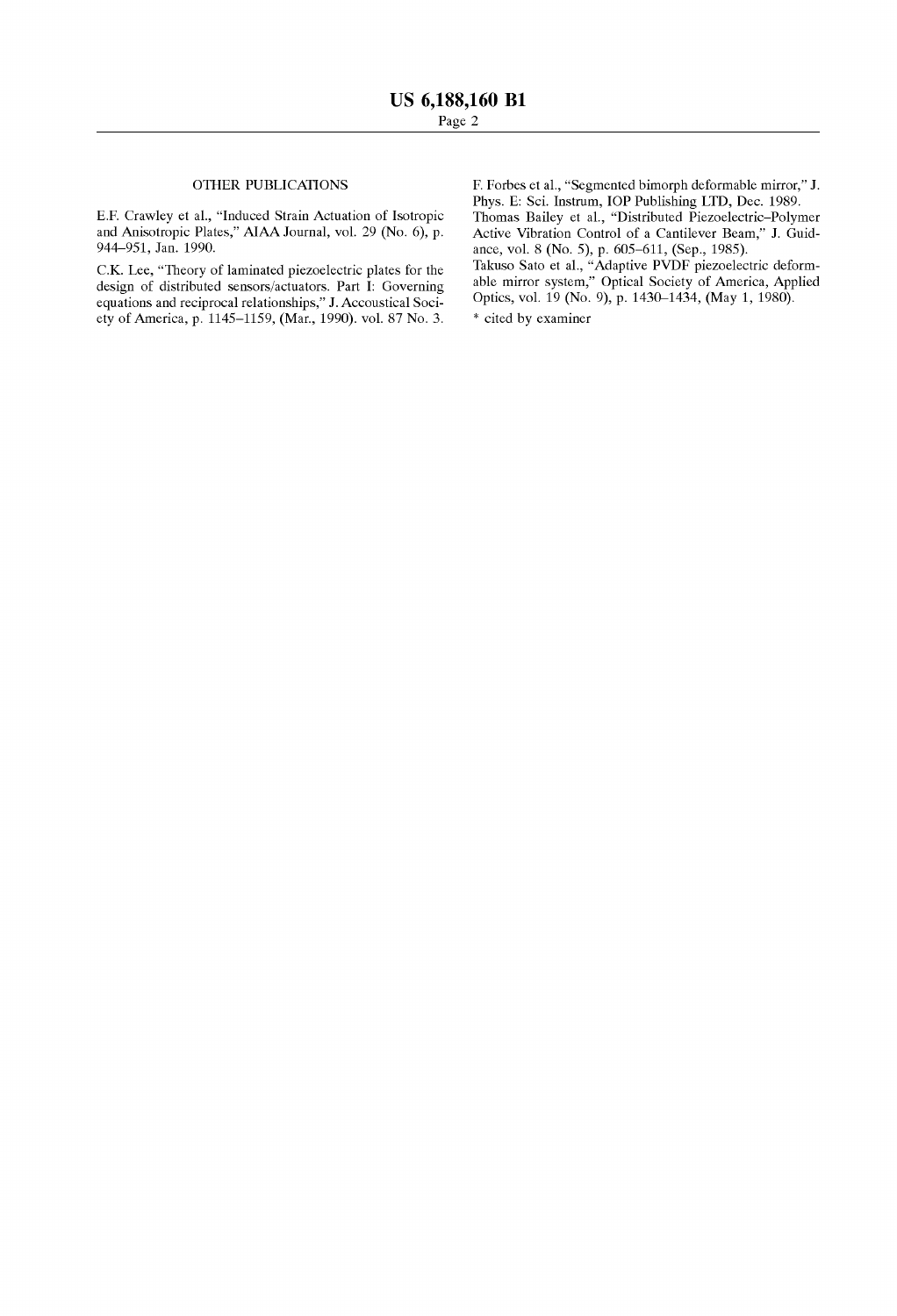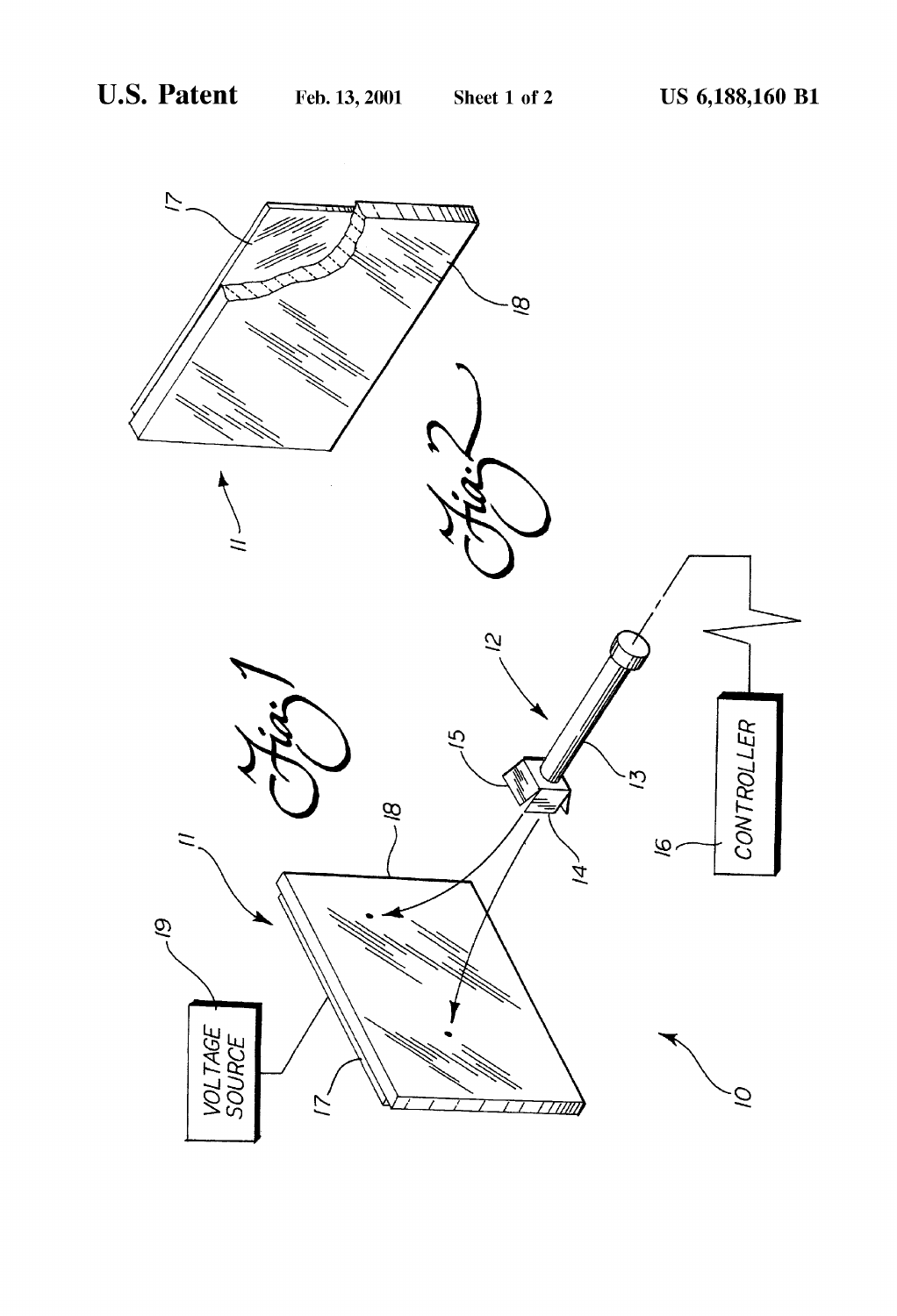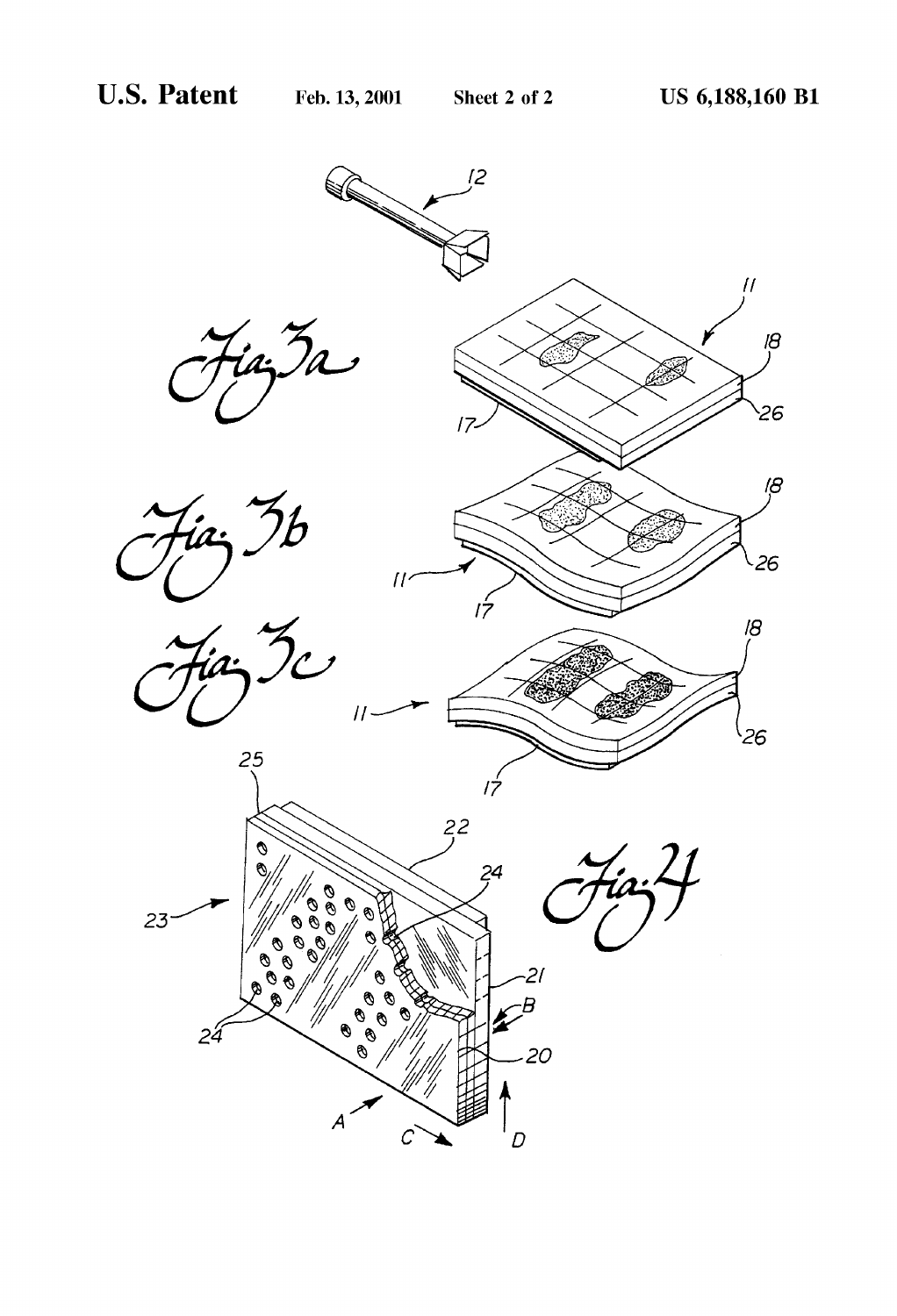$\leq$ 

15

 $20\,$ 

25

 $25$ 

 $30$ 

45

 $60$ 

 $40$ 

### SMART MATERIAL CONTROL SYSTEM AND RELATED METHOD

This application claims the benefit of U.S. Provisional Application No. 60/058,633, filed Sept. 12, 1997.

#### TECHNICAL FIELD

The present invention relates generally to the control of adaptive structures and more particularly to a method and system for controlling the change in displacement and/or  $10$ system for controlling the change in displacement and/or curvature of a smart material.

#### BACKGROUND OF THE INVENTION

Smart materials such as pieZoelectrics, thermoelectrics, pyroelectrics, magnetostrictives and electrostrictives are finding increased utility in adaptive structures in both commercial and non-commercial applications. In fact, smart materials are presently being utilized as actuators in such diverse products as printers, speakers, sonar equipment, adaptive optics controls, aerodynamic controls, precision pointing instruments, and for noise suppression and vibra tional damping applications. Smart materials are also uti lized as sensors within accelerometers, microphones, sonar systems, and vibration controls and as disposable lighter spark generators among others. This increase in the utilization of smart materials in adaptive structures is primarily due to the fact that these materials provide for direct coupling between electrical and mechanical energy.

For example, the application of an electric field to a pieZoelectric or similar smart material induces a mechanical strain in the material. This is generally known as the converse pieZoelectric effect relied on by electromechanical actuators. By controlling the application of the electric field to the smart material, the displacement/curvature resulting from the induced strain can be predicted and used for selective positioning, or to apply a force. HoWever, in order to take full advantage of the converse pieZoelectric effect, new methods of applying and controlling the electric field are required.

Presently, distributed electrodes are the technology of choice utilized by system designers for applying an electric field to smart materials. A typical electromechanical actuator includes a smart material layer bonded on one side to a conductive substrate in a bimorph configuration. A distributed electrode is selectively positioned and bonded to the opposite side of the smart material layer. The conductive substrate is grounded and a voltage is applied through a Wire lead to the distributed electrode, thus generating an electric field across the smart material layer. The voltage, in turn, induces strain in the smart material resulting in the desired displacement/curvature. Similarly, several electrodes of varying size and shape may be selectively placed in contact with the smart material for more precise or specific control of the displacement/curvature.

Despite achieving the desired result of controlled dis placement and/or curvature, utilizing distributed electrodes and wire leads to apply an electric field to the smart material layer imposes several limitations on the system designer. First, the distribution of the electrodes, their size and shape must all be predetermined early in the design process dependent upon the desired spatial resolution.

This early predetermination is problematic because once selected these features are not readily adaptable to varying system demands or requirements. For example, if a shape 65 energy charge projector. adjustment/correction becomes necessary on a specific region of an adaptive structure, the electrode borders must

2

completely envelope the limits of the region or the desired adjustment/correction is impossible to achieve and redesign may be required.

Another limitation inherent in the use of distributed electrodes is restricted or loW spatial resolution. With regard to the bimorph actuator described above, for example, the size of the electrode(s) strictly defines the spatial resolution of the displacement/curvature control. In order to control the curvature of a one square meter bimorph actuator With a spatial resolution of one square centimeter, ten thousand separate electrodes and their attendant Wire leads Would be required. Obviously, this spatial resolution is both economi cally and fundamentally impractical to implement and thus, severely limits the utility of these actuator devices.

Therefore, an important aspect of the present invention is to provide an apparatus/method capable of adaptively con trolling the displacement and/or curvature of an adaptive structure without concern for the distribution, size and shape of electrode(s). As a result, it is noW possible to overcome the cited limitations of the prior art. In doing so it is also possible to attain much higher spatial resolutions doWn to the order of microns.

#### SUMMARY OF THE INVENTION

Accordingly, it is a primary object of the present invention to provide a system and related method for applying control signals to an adaptive structure Which include concepts and features that are designed to overcome the limitations of the prior art.

It is another object of the present invention to provide a system and related method for applying control signals to an adaptive structure Which provides for greater operational flexibility in controlling the displacement and/or curvature of the structure.

Yet another object of the present invention is to provide a system/method of applying control signals to an adaptive structure utilizing a charge projector capable of projecting a focused electron beam onto the surface of the structure, thus providing much higher spatial resolution doWn to the micron level.

Another object of the present invention is to provide a system and related method for adaptively controlling the displacement of an adaptive structure by projecting electron charges onto a surface of the structure and varying the potential of a conductive substrate bonded to an opposite surface of the structure, thus providing improved system linearity and greater stability margins than heretofore real ized.

Still yet another object of the present invention is to 50 provide a system/method for adaptively controlling the curvature of an adaptive structure having opposingly polar ized smart material layers by projecting electron charges onto a surface of the structure and varying the potential of  $_{55}$  a conductive substrate bonded to an opposite surface of the structure.

It is another object of the present invention to provide a system/method for adaptively controlling the displacement and/or curvature of an adaptive structure utilizing more than one charge projector to independently control segregated areas of the adaptive structure.

Still another object of the present invention is to provide a system/method for adaptively controlling the displacement and/or curvature of an adaptive structure utilizing a single-

Yet another object of the present invention is to provide a system/method for adaptively controlling the displacement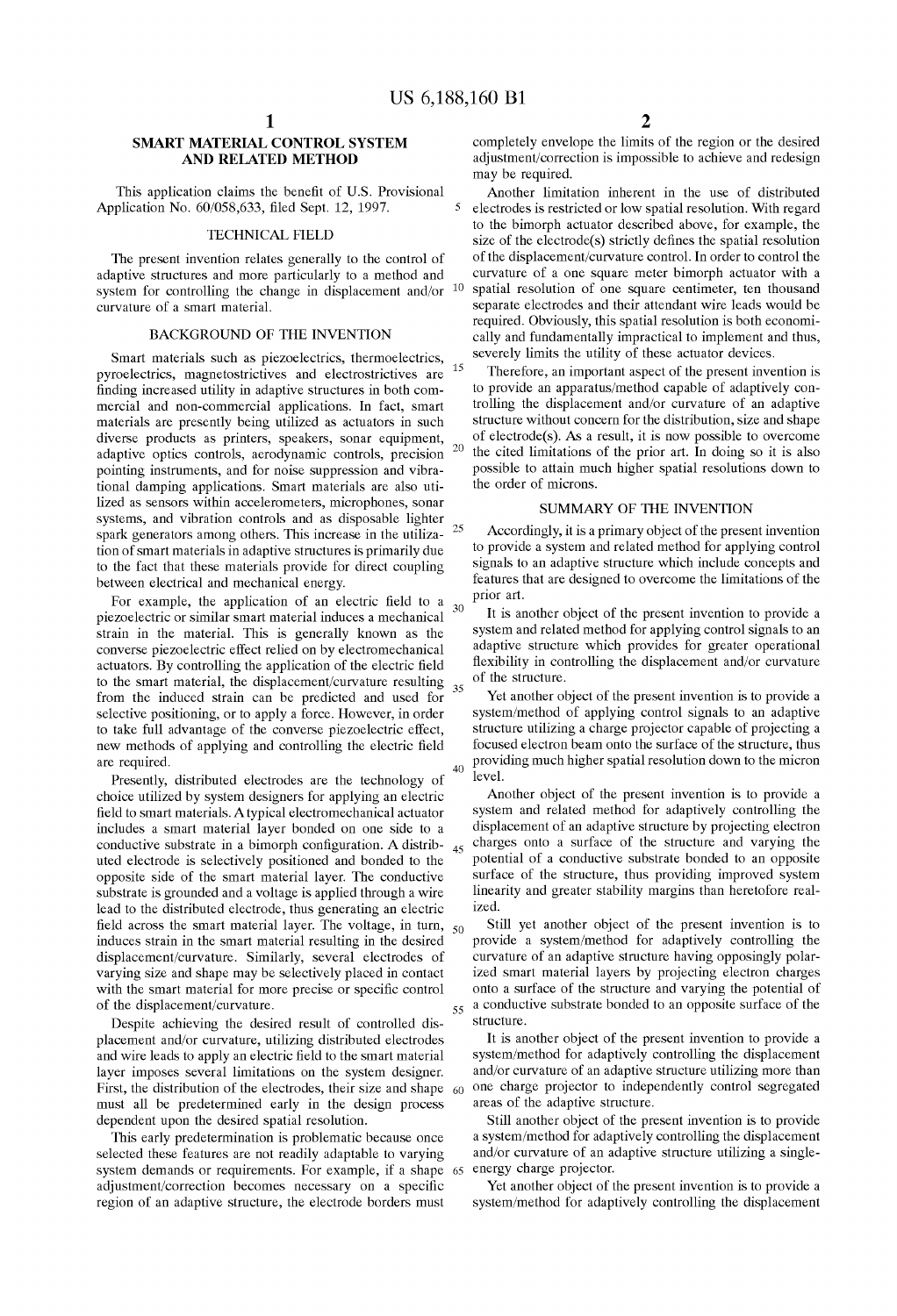25

and/or curvature of an adaptive structure having perpendicu larly polarized smart material layers.

Additional objects, advantages, and other novel features of the invention Will be set forth in part in the description that folloWs and in part Will become apparent to those skilled in the art upon examination of the following or may be learned With the practice of the invention. The objects and advantages of the invention may be realized and attained by means of the instrumentalities and combinations particularly pointed out in the appended claims.

To achieve the foregoing and other objects, and in accor dance With the purposes of the present invention as described herein, there is provided an improved system for controlling the movement of an adaptive structure. In particular, a charge projector, such as an electron gun, an ion gun or the like is utilized to project charges onto a first surface of the adaptive structure. More specifically, charges are projected onto a first surface of a smart material layer. A second opposite surface of the smart material layer is bonded to a conductive substrate, for controlling bulk strains  $_{20}$ or changes in the dimensions of the adaptive structure. Alternately, the smart material layer may comprise two smart material layers having opposing polarizations in a bimorph configuration bonded to the conductive substrate for controlling the curvature of the adaptive structure. The utiliZation of a charge projector eliminates many of the limitations inherent in the use of electrodes. Specifically, control of the adaptive structure is no longer dependent upon the size, shape and distribution of electrodes. Instead, these features are integrated into the control signal processing of the charge projector. This is due to the ability of the charge projector to control and direct the charges distributing them in any desired pattern on the surface of the adaptive struc ture. 10 15

Advantageously, each individual point on the surface of  $_{35}$ the smart material layer of the structure effectively becomes an actuator location Which can be individually and adap tively controlled by the precise placement of charges by the charge projector. Thus, subject only to the limitations of the adaptive structure dimensions and signal processing capa  $40$ bilities of the controller, the charge projector can actuate any point/surface area desired by the controller. This unique ability greatly enhances the overall spatial resolution of the system.

invention, the smart material layer acts as a dielectric Which accumulates a net surface charge upon application of the projected charges. As Will be described in greater detail beloW, this net surface charge provides the control system with the ability to apply net positive or net negative charges  $50$ to the individual points/surface areas of the smart material layer. Advantageously, this allows for even more precision in the control of the displacement and/or curvature of each point of the adaptive structure.

More specifically, a voltage or charge source can be used 55 to control the potential of the conductive substrate. In this manner, the secondary electron yield resulting from the energy of the projected charges contacting the smart material layer can be adaptively controlled to stimulate a more precise strain in the smart material layer. Advantageously, controlling the potential of the conductive substrate in this manner alloWs for the use of less expensive and lighter single-energy charge projectors to close the current loop at a particular location in the smart material layer and effec varying the energy of the electron beam to control net secondary electron yield.

4

In accordance With another important aspect of the present invention, it is possible to control adaptive structure and particularly, smart material layer curvatures indepen dently in the x- and y- directions. This may be realized by laminating together two smart material layers in a bimorph configuration which provides unidirectional piezoelectric effects in directions opposite or perpendicular to one another. For the opposing pieZoelectric effect adaptive structure, the strain induced by the piezoelectric effect causes a contraction in the first smart material layer and an expansion in the second smart material layer. Overall, the adaptive structure maintains a substantially uniform thick ness due to the opposing changes in the thickness of the tWo smart material layers. For the perpendicular pieZoelectric effect bimorph configuration, on the other hand, the straininduced by the piezoelectric effect in the first smart material layer is transformed into a bending moment When it is restrained by the relatively inert reaction of the second smart material layer.

The application of appropriate charge distributions to the individual smart material layers is preferably accomplished by forming a four layer adaptive structure. The first layer is a smart material layer, the second a conductive layer, the third a second smart material layer With the pieZoelectric effects perpendicular to the first, and the fourth is a second conductive layer. The two conductive layers are electrically connected to each other and a voltage or charge source. The application of appropriate charge distributions to the indi vidual smart material layers is preferably accomplished by perforating the first smart material and conductive layers. Thus, When the electron beam is focused upon and strikes the first smart material layer, curvature changes occur in a first direction and when the electron beam is focused upon and strikes the inner or second smart material layer, curva ture changes occur in the second direction. Alternatively, depolarized areas in either layer are used to limit the pieZoelectric effects to the remaining layer.

In accordance with an important aspect of the present 45 without departing from the invention. Accordingly, the Still other objects of the present invention Will become readily apparent to those skilled in this art from the folloW ing description wherein there is shown and described a preferred embodiment of this invention, simply by Way of illustration of one of the modes best suited to carry out the invention. As it will be realized, the invention is capable of other different embodiments, and its several details are capable of modifications in various, obvious aspects all draWings and descriptions Will be regarded as illustrative in nature and not as restrictive.

### BRIEF DESCRIPTION OF THE DRAWINGS

The accompanying drawings incorporated in and forming a part of the specification, illustrates several aspects of the present invention, and together, With the description serve to explain the primary principles of the invention. In the drawings:

FIG. 1 is a perspective vieW of the system including a charge projector projecting charges onto the surface of an adaptive structure;

FIG. 2 is a partially cutaway, perspective view of an adaptive structure;

FIGS. 3A-3C are perspective views showing the displacement/curvature of adaptive structures having vary ing degrees of charge accumulation on their respective surfaces; and

tively eliminate the potential side effects associated With 65 alternate embodiment of the adaptive structure including FIG. 4 is a partially cutaway, perspective view of an two smart material layers and two conductive substrate layers.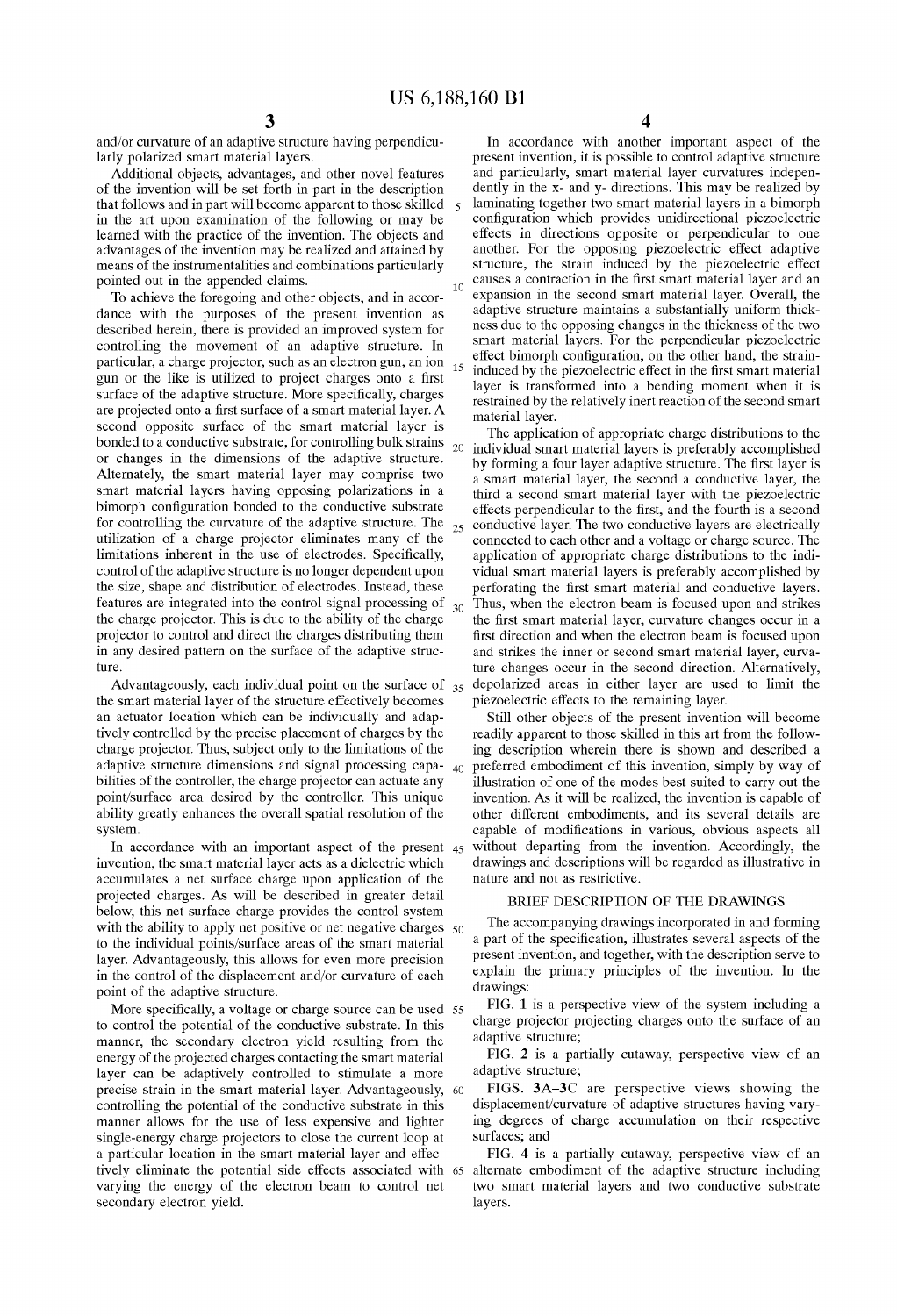15

25

30

Reference Will noW be made in detail to the present preferred embodiment of the invention, an example of Which is illustrated in the accompanying drawings.

#### DETAILED DESCRIPTION OF THE INVENTION

Reference is noW made to the perspective vieW of FIG. 1 showing a control system 10 for controlling the movement of an adaptive structure 11. A charge projector 12 projects charges onto a first surface of the adaptive structure 11. In the preferred embodiment of the present invention, the charge projector 12 is formed by an electron gun 13 and two pairs of deflector plates 14, 15 positioned at right angles to each other. The electron gun 13 operates to accelerate electrons or electron charges emitted from a hot filament or cathode to a series of electrodes or an anode. In addition to accelerating the charges, the electron gun 13 focuses the electron beam. This focused electron beam passes through the two pairs of deflection plates 14, 15. The deflection plates  $14$ ,  $15$  consist of oppositely charged conductors which  $20$ produce an electric field in the horizontal and vertical directions, respectively. By varying the magnitude and direction of the fields between the plates, both the vertical and horizontal direction of the electron beam can be controlled.

As further shown in block schematic format in FIG. 1, a controller  $16$  controls the electron gun  $13$  and deflection plate pairs 14, 15. Depending upon the desired spatial resolution and location of charges to be projected onto the adaptive structure 11, the controller 16 varies the focus of the electron beam, the number of electrons reaching the anode and the magnitude and direction of the electric fields between the deflector plate pairs 14, 15.

As shown in FIG. 2, the adaptive structure 11 includes a  $_{35}$ conductive substrate layer 17 bonded With an epoxy gener ally known in the art to a smart material layer 18. In this configuration, bulk strains or changes in the dimensions of the adaptive structure 11 are controlled. In the most pre ferred embodiment, a second smart material layer 26 having <sub>40</sub> an opposing polarization relative the first smart material layer 18 is added to the adaptive structure 11 in a bimorph configuration and further allows for the curvature of the adaptive structure 11 to be controlled as show in FIGS.  $3A-3C$ . Materials which have as common property that  $_{45}$ function in a manner to be used as the smart material layer 18 are pieZoelectrics, electrostrictives, and magnetostric tives. Specifically, each of these smart materials provide direct coupling betWeen electrical energy and mechanical energy. In other words, when an electric or magnetic field is applied to the material a mechanical strain is generated. This strain is a direct result of the accumulated charge on the surface of the smart material layer and the adaptively controlled potential of the conductive substrate layer 17.

It should also be appreciated that it is possible to use a  $55$ charge projector such as an electron gun to apply a charge distribution to materials Which couple electrical energy With other types of energy. TWo examples of such materials are pyroelectrics and thermoelectrics Which couple electrical energy and heat energy.

In an alternate embodiment of the present invention, the adaptive structures and particularly, the smart material layer curvatures are independently controlled in the x- and y directions. As shown in FIG. 4, this may be realized by bonding two smart material layers  $20, 21$  (e.g. two layers of  $65$  mance and more robust systems. polyvinylidine fluoride) to two conductive substrate layers  $22, 25$  to form an adaptive structure  $23$  in bimorph configu-

6

rations Which provides unidirectional pieZoelectric effects in directions opposite (shown by directional arrows A, B) or perpendicular (shown by directional arrows C, D) to one another. Thus, for the opposing pieZoelectric effect adaptive structure 23, the induced strain causes a contraction in the first smart material layer 20 and an expansion in the second smart material layer 21. Overall, the adaptive structure 23 maintains a substantially uniform thickness due to the opposing changes in the thickness of the tWo smart material 10 layers  $20$ ,  $21$ . The adaptive structure  $23$  further maintains substantially identical x- and y- coordinates due to the opposing changes of the tWo smart material layers 20, 21. For the perpendicular piezoelectric effect bimorph configuration, the strain-induced by the piezoelectric effect in the first smart material layer  $20$  is transformed into a bending moment When it is restrained by the relatively inert reaction of the second smart material layer 21.

The application of appropriate charge distributions to the individual smart material layers 20, 21 is accomplished by perforating the first smart material layer 20 and first conductive substrate layer 25. Thus, When the electron beam is focused upon and strikes the first smart material layer 20, curvature changes occur in a first direction and when the electron beam is focused upon and strikes the inner or second smart material layer 21, curvature changes occur in a second direction. In the alternate embodiment of the present invention, perforations 24 are substantially 5 to 50 micrometers in diameter. It is contemplated that further alternate embodiments could include depolarized regions in the outer or first smart material layer  $20$ . These regions Would generally serve the same purpose as the above mentioned perforations 24. Specifically, the depolarized regions would be similar in size to the perforations 24 and Would alloW curvature to be stimulated in one direction only.

The effects of pieZoelectricity in the preferred embodi ment of the present invention are represented linearly in the pieZoelectric constitutive equations

$$
S = s^E T + dE \tag{a}
$$

$$
S = s^D T + gD \tag{b}
$$

where  $T$  is stress,  $S$  is strain,  $E$  is electric field, and  $D$  is the electric displacement.

The equation used most often in pieZoelectric material control is equation (a), generally known as the electric field relationship or actuator equation. This is the appropriate relationship when field or voltage is the control quantity.

The charge projector 12 of the present invention advantageously provides the capability to control charge  $50^{\circ}$ distribution, as opposed to voltage. The appropriate control equation for charge projector controlled pieZoelectric materials, for example, is equation (b). This is the electric displacement equation, or the sensor equation. This equation is used for charge control of pieZoelectric materials since the electric displacement is related to the surface charge by the relationship

$$
D=Q/A
$$
 (c)

60 where  $Q$  is the charge applied over a surface area A. The fact that the present invention utilizes charge control is beneficial due to the fact that charge control of pieZoelectric materials has been demonstrated to be more linear than voltage control, Which most certainly leads to improved perfor

As shoWn in the preferred embodiment of the present invention illustrated in FIG. 1, the potential of the conduc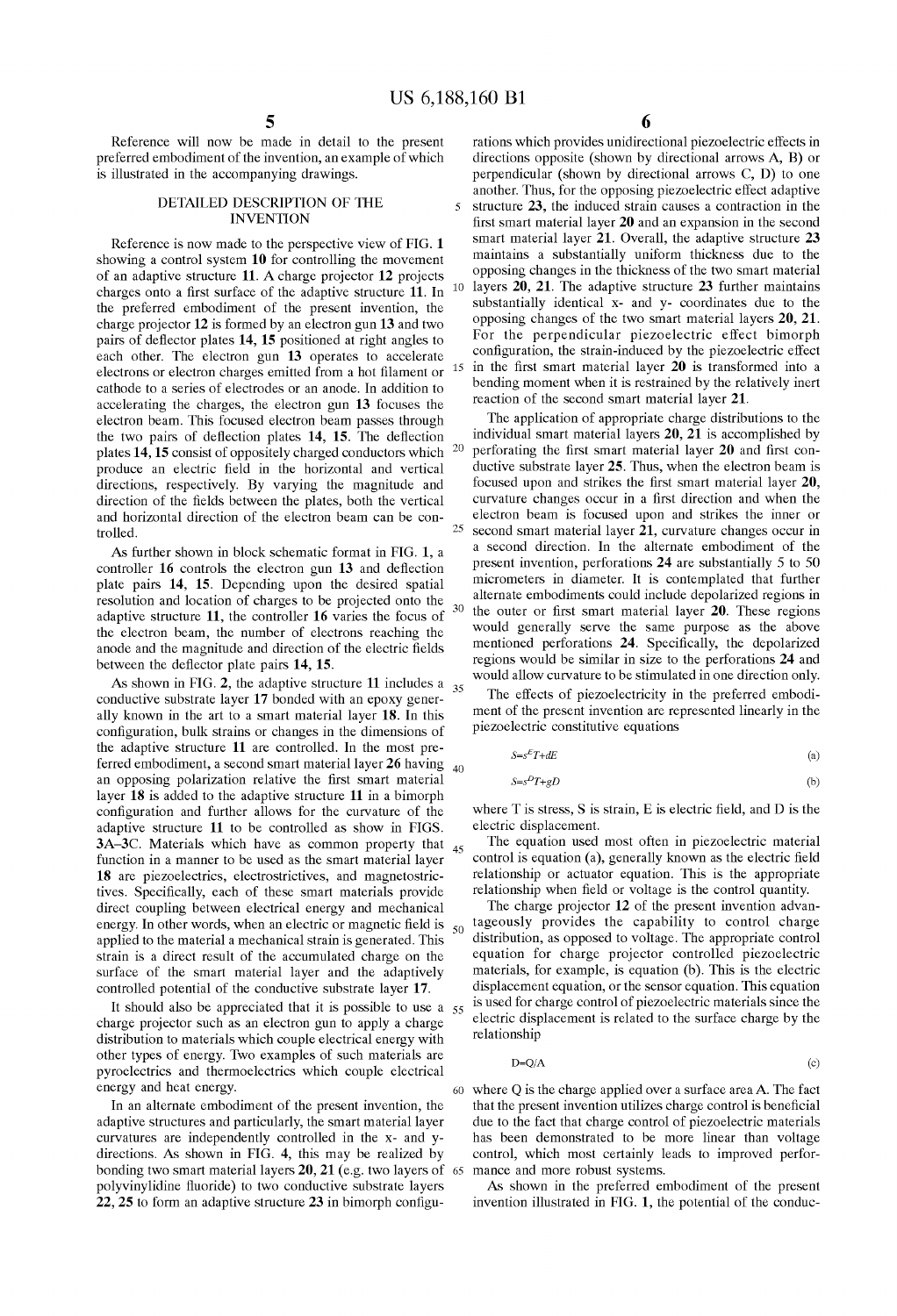$10$ 

 $40$ 

50

tive substrate layer 17 is variably controlled by a voltage source 19. In the preferred embodiment, the voltage source 19 is a charge controlled amplifier. Alternatively, a voltage controlled amplifier could be used. By varying the potential of the conductive substrate layer 17, as opposed to simply grounding the layer 17 as employed in prior art applications, a single-energy charge projector 12 may be utilized to vary the electric field between the surface of layer  $18$  and the conductive substrate layer 17. Advantageously, the single energy charge projector 12 significantly reduces the size and overall Weight of the system. In addition, the overall com pleXity of the system including the charge projector con troller  $16$  and necessary algorithms are significantly reduced. In their place, a more readily controlled charge or voltage source 19 may be utilized to vary the potential of the conductive substrate layer 17.

In operation, the charge projector 12 initially establishes a secondary electron yield substantially equal to one on the smart material layer 18. Thus, by varying the potential of the conductive substrate layer 17 the secondary electron yield can be precisely controlled to stimulate a controllable strain 20 without having to adjust the energy of the charge projector.

As shoWn in FIGS. 3A—3C, the displacement and/or curvature of the adaptive structure in the most preferred embodiment is dependent upon the placement of charges projected onto the smart material layer 18 and the adaptively 25 structure comprising: controlled potential of the conductive substrate layer 17. In fact, the smart material layer 18 acts as a dielectric Which accumulates a net surface charge upon application of the projected charges. The effect on the accumulation of surface charge resulting from the collision of an electron with the 30 surface of a smart material is not as simple as the addition of one electron-siZed negative charge. An electron is decel erated When it impacts a surface, giving up its kinetic energy to the material. A number of things can happen to that energy, including raising the energy levels of other electrons 35 to the point that they are ejected from the surface. These electrons are knoWn as secondary electrons. The number of secondary electrons emitted from a surface due to the impact of a single electron is a function of the energy of the incident electron.

The presence of the secondary electron effect gives sys tems utilizing charge control the ability to apply net positive and/or net negative charges to the surface of a smart mate rial. If the charge projector 12 emits electrons With energies that cause an electron yield greater than one, this causes a net 45 positive charge to accumulate on the smart material layer. The opposite effect is observed When the incident electrons have energies such that the yield is less than one. Advantageously, this allows for more precise control of the movement of each point of the adaptive structure.

From the above, it will now be realized that substantial results and advantages are obtained by the method and corresponding system for adaptively controlling the dis placement and/or curvature of an adaptive structure 11. An adaptive structure 11 is formed by bonding a conductive 55 substrate 17 to a smart material layer 18 alone or in combination With a second smart material layer 26 in a bimorph configuration. A charge projector  $12$  is utilized to project charges onto the surface of the adaptive structure 11 and a voltage source 19 is utiliZed to adaptively control the 60 potential of the conductive substrate layer 17, thereby pre cisely controlling the electric field and the displacement/ curvature of the smart material layer 18. Advantageously, this method and system may be utilized in a number of applications including but not limited to active acoustic 65 for selectively varying the potential of said conductive panels, high resolution micromanipulators, adaptive optics and in radar diffusing panels for stealth aircraft.

8

The foregoing description of a preferred embodiment of the invention has been presented for purposes of illustration and description. It is not intended to be exhaustive or to limit the invention to the precise form disclosed. Obvious modi fications or variations are possible in light of the above teachings. For example, an array of charge projectors may be utilized to provide varying control of an adaptive structure or control of a large adaptive structure. Additionally, an array of charge projectors and/or conductive substrate sec tions may be used to provide varying and broad control of adaptive structures.

15 and its practical application to thereby enable one of ordi The preferred embodiment Was chosen and described to provide the best illustration of the principles of the invention nary skill in the art to utilize the invention in various embodiments and with various modifications as are suited to the particular use contemplated. All such modifications and variations are Within the scope of the invention as deter mined by the appended claims When interpreted in accor dance With the breadth to Which they are fairly, legally and equitably entitled.

What is claimed is:

1. A system for controlling movement of an adaptive

- an adaptive structure having first, second, third, and fourth layers, said first and second layers having a plurality of perforations;
- a charge projector for projecting charges onto said first layer and through said perforations and onto said third layer of said adaptive structure,
- whereby the movement of said first and third layers of said adaptive structure is independently controllable.

2. The system for controlling the movement of an adap tive structure of claim 1, wherein said first and third layers are smart material layers and said second and fourth layers are conductive substrates, said layers bonded together in a multimorph configuration.

3. The system for controlling the movement of an adap tive structure of claim 2 further comprising a voltage/charge source for selectively varying the potential of said second and fourth layers of said adaptive structure; and

Wherein said charge projector is a single energy electron gun.

4. A system for controlling the movement of an adaptive structure comprising:

- an adaptive structure having first and second smart material layers, and a conductive substrate layer, Wherein said first and second smart material layers are arranged such that polarities of said first and second smart material layers are opposing;
- a charge projector for projecting charges onto said first layer of said adaptive structure; and
- a variable voltage/charge source for selectively varying the potential of said conductive substrate layer of said adaptive structure,
- whereby the displacement and/or curvature of said adaptive structure is dependent upon the placement of said charges and the potential of said conductive substrate layer of said adaptive structure.

5. The system for controlling the movement of an adap tive structure of claim 4, Wherein said voltage/charge source substrate layer is an amplifier and said charge projector includes at least one single energy electron gun.